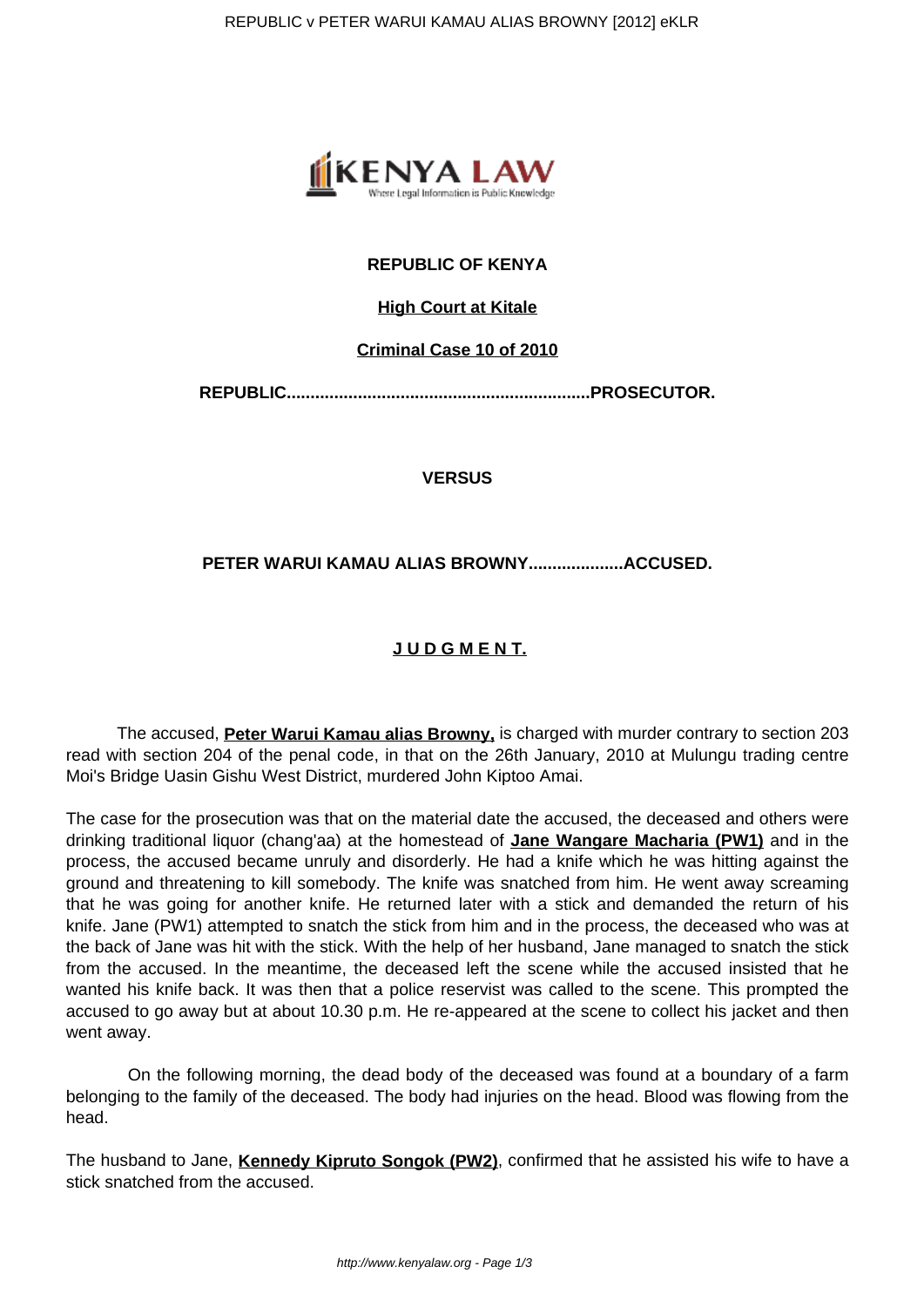**Wilson Kositany (PW3)**, **Emmanuel Wanyonyi Wanjala (PW4)** and **Elisha Kipkemboi Kosgei (PW5)** were among the people drinking changaa at the homestead of Jane (PW1). They all confirmed that both the accused and the deceased were among the revellers. They also confirmed that the accused became unruly and was threatening to hill somebody with a knife which was however snatched from him. A stick he later came with was also snatched from him.

They further confirmed that the body of the deceased was found on the following day with injuries on the head.

**Hezron Sawe Bamai (PW6),** identified the body of the deceased for postmortem purposes. The deceased was his son.

**Dr. Paul Njamwe (PW7)**, conducted the post postmortem examination on the body of the deceased and formed the opinion that the cause of death was head injury with intracranial haemorrhage.

**P.C. Patrick Odina (PW8),** investigated the offence and later preferred the present charge against the accused. He said that the accused was alleged to have killed the deceased using a "rungu" (club) and a somali knife.

In his defence, the accused denied the offence and indicated that he quarrelled with Wangare (PW1) over some tools and in the process she hit him on the head with a club. He lost consciousness and fell down. He proceeded home after regaining consciousness but on the following day, he was called to the chief's office and told that he had murdered the deceased. He denied the allegation. He contended that he knew nothing about the death of the deceased.

 From all the foregoing facts, it is apparent that a group of people including the deceased and the accused were at the homestead of Jane Wangare (PW1) pertaking 'changaa' and in the process, the accused became disorderly and unruly such that he had to be contained by those present at the scene. In that regard, the knife in his possession was snatched from him and so was the stick he fetched and returned with to the scene.

It was suggested that during the struggle to snatch the stick from the accused, the deceased was hit. However, there was nothing to confirm that that accidental strike occasioned fatal injury to the deceased. What was certain is that the deceased left the scene during and/or after the commotion involving the accused and on the following day he (deceased) was found dead near a farm with injury on his head. According to the investigating officer (PW8), the injuries were caused by a club and a somali knife. However, his investigations did not reveal with any certainty that the injuries were inflicted upon the deceased by the accused. There was enough evidence showing that the deceased left the scene prior to the accused but there was no evidence showing that the accused followed the deceased and inflicted injury on him using a club and a somali knife. Indeed, there was no evidence at all linking the accused to the unfortunate death of the deceased.

Consequently, in giving the benefit of doubt to the accused, this court must hold that the prosecution has failed to prove its case against the accused.

The accused is therefore found not guilty as charged and is hereby acquitted.

# **[Delivered and signed this 18th day of December, 2012]**